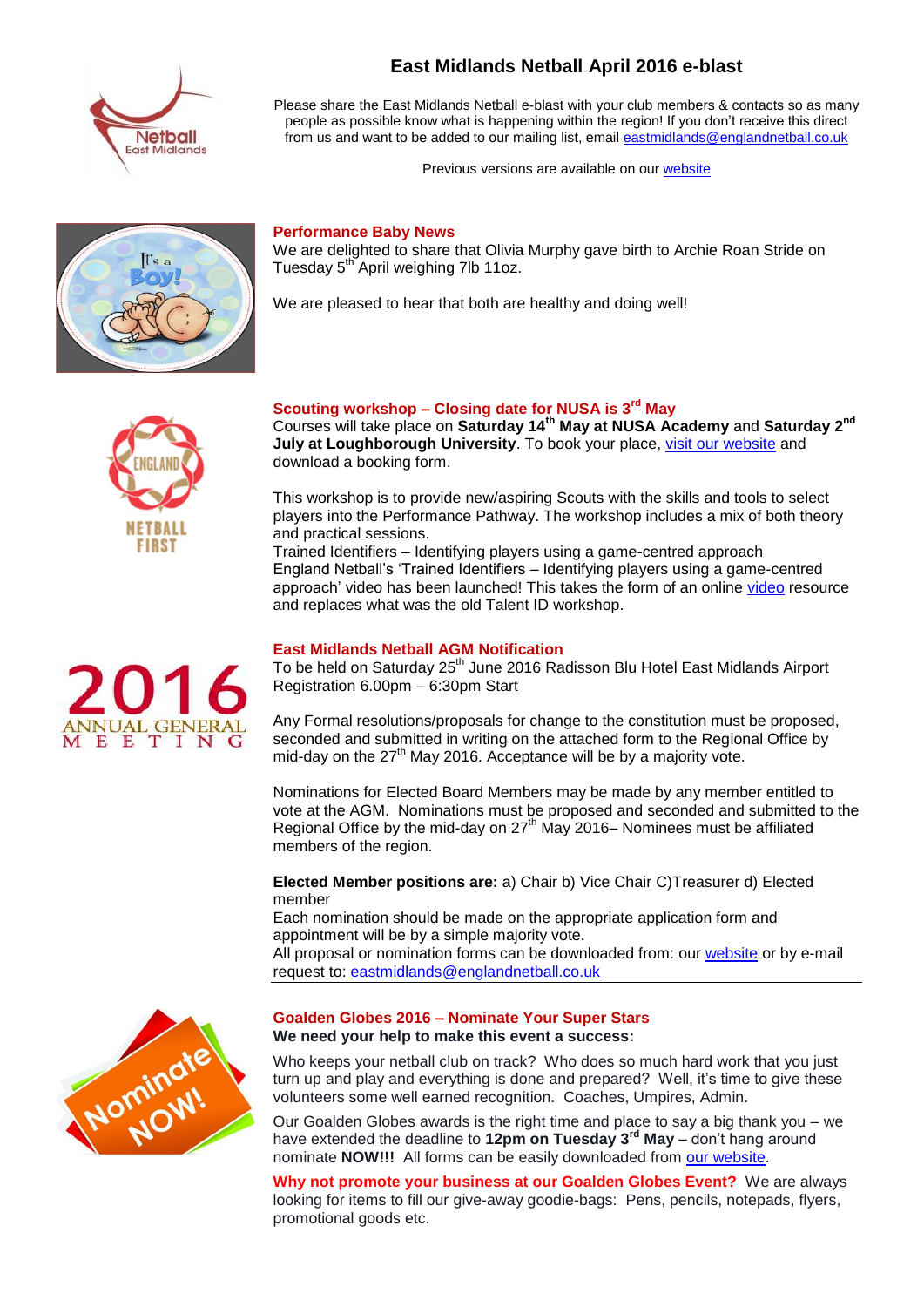**Donate a raffle prize** - your company will be promoted on our programmes on the day - all monies raise on the day also goes to Cancer Research UK.



**Goalden Globes 2016 – Tickets Available – New Evening Format**

We're delighted to open bookings for the 2016 Goalden Globe Awards and Regional Celebration event.

A 3 course meal will be served and a DJ will help us dance until the early hours. For just £30pp, we hope to see as many of you there as possible! For more information on how to book your tickets, see [our website](http://www.eastmidlandsnetball.co.uk/goalden-globes.html)

# **\*\*25th June 2016 at the Radisson Blu Hotel, East Midlands Airport!\*\* 7pm start straight after our AGM**

We have secured 25 twin and 5 double bedrooms for the night of our event for £95per room to include b&b and use of leisure facilities (including pool!). Other hotels in the area are available

# **UKCC Level 2 Coaching Course Derby**

**Date:** 24th & 25th September, 15th & 16th October and 12th November 2016 **Venue:** University of Derby, Sports Centre, Kedleston Road, Derby, **Please note – this is the last Level 2 in the Region until April 2017 so don't miss out**

Funding available [through our region](http://www.eastmidlandsnetball.co.uk/regional-funding.html)



Coaches

### **Netball Youth Camps – Summer 2016**

**Nottingham Netball Youth Camp** - 11-16 years 27th-29th July 2016 9am-5pm Trent College and The Elms, Long Eaton, Derby Road, Long Eaton, Nottingham, NG10 4AD

**Northampton Netball Youth Camp** - 11-16 years 17th-19th August 2016 9am-5pm Moulton School and Science College, Pound Lane, Moulton, Northampton, NN3 7SD

<http://www.eastmidlandsnetball.co.uk/netball-youth-camp.html>

Early-bird bookings and group discounts are available.



### **Big Summer of Netball 2016**

We are delighted to announce another grant scheme! The application form for 2016 is [online](http://www.eastmidlandsnetball.co.uk/big-summer-of-netball.html) with supporting information flyer is attached. The closing date for applications is **5pm on Tuesday 10th May**

The scheme offers funding to organisations that are looking to implement and deliver new competition / netball opportunities during the summer.



# **New Back to Netball Session has started Tuesday 12th April – 21st June 2016 8.15pm – 9.30pm, £3 per week**.

Allestree Woodlands School, Blenheim Drive, Allestree, DE22 2LW Contact: Julian Taylor m: 07545924993 Email: Julian.taylor@englandnetball.co.uk Facebook: NDO Derbyshire-Nottinghamshire

More back to netball sessions can be found on [session finder](http://www.eastmidlandsnetball.co.uk/back-to-netball.html)

### **B2N Nottingham Winter Ball Presentation**

A fantastic night at Nottingham's Park Plaza celebrating team success, league and individual achievement. Over a hundred women attended the annual event including Mel Berry from TGC and Nikki Mottishaw from Sport Nottingham. Over £100 was raised for Net 10 for Life [\(click here](http://www.eastmidlandsnetball.co.uk/net-10-for-life.html) for photos)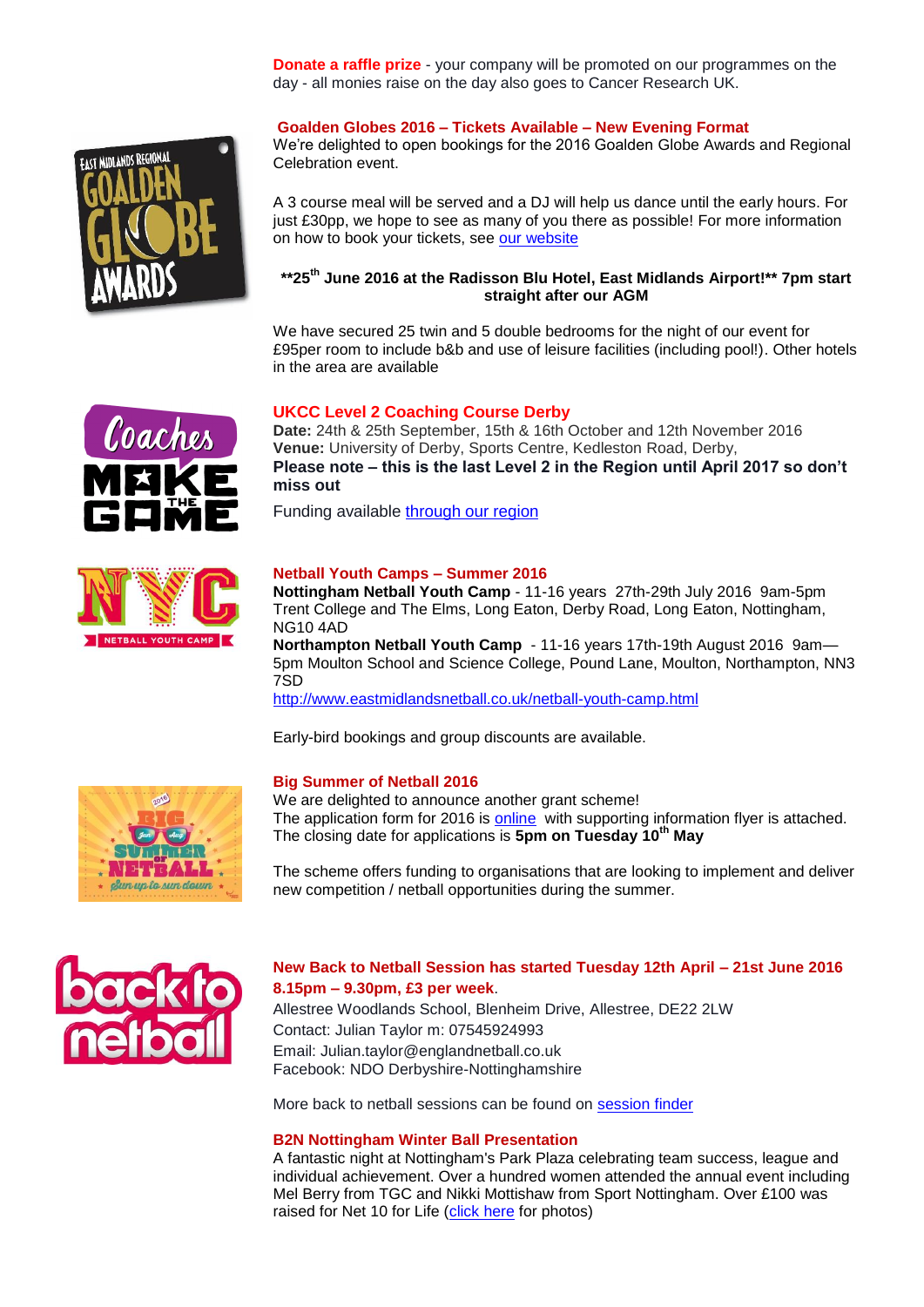





# **Qualifying Tournament for the Junior League – U14 and U16's**

Will be held on 3rd July at Soar Valley - age groups will be current U13's and U15's as at 31st August 2015. More details to follow in next months Eblast

# **Brigg Netball Club Tournament**

Hi  $5($ U9 & U11), U12 and U14 – Saturday 16<sup>th</sup> July U16 & U19 – Sunday 17<sup>th</sup> July Venue : Outbound Academy – Cemetery Rd, Scunthorpe DN16 1NT Full details and booking form can be found on our [Upcoming Tournaments](http://www.eastmidlandsnetball.co.uk/upcoming-tournaments.html) page on our website

# **Players Netball Club held their Charity Netball Tournament on 24th April 2016 in aid of Macmillan**

On Sunday 24<sup>th</sup> April, Players Netball Club hosted their 3<sup>rd</sup> annual charity netball tournament at Carlton Le Willows School in Nottingham, to support the fantastic work that the Macmillan Charity carries out every year. Full write-up and photo's can be found on our [Fundraising-events Page](http://www.eastmidlandsnetball.co.uk/fundraising-events.html)



# **NET10 for Life**

Net 10 for Life ran from 27<sup>th</sup> February to 13<sup>th</sup> March and to date we have raise around £800 in the region. A big thank you to everyone who took part in this – stories and picture are available on 'our new' [Net 10 for Life](http://www.eastmidlandsnetball.co.uk/net-10-for-life.html) page

If you have any money to donate to CRUK you can donate via our [Just Giving page.](https://www.justgiving.com/east-midlands-netball/)



# **Stickney B2N Raise £100 for Comic Relief for International Women's Day!**

Stickney Back to Netball group has marked International Women's Day with a fun event to raise money for Comic Relief as part of the This Girl Can campaign.

# **B2N Nottingham League**

B2N Nottingham League and the Sports Department at Central College teamed up to get over thirty girls to take part in the Sport Relief netball event – full details of both events are available on our new [fund raising events](http://www.eastmidlandsnetball.co.uk/fundraising-events.html) page.



# **Workplace Teams in Northants have a ball!! - 21st March 2016**

On Monday 21st March, over 50 ladies from local workplaces took part in the Netball festival, as part of the local workplace health initiative, Workplace Challenge. Full storey and photos are available to view on our [Net 10 for Life](http://www.eastmidlandsnetball.co.uk/net-10-for-life.html) page.



### **Regional League Winners**

Congratulations to Charnwood, Leapoole and Bridgford for their success in winning their divisions 1, 2 and 3 respectively – photos are on our [website](http://www.eastmidlandsnetball.co.uk/regional-league.html) **Regional Players selected for National Academy - Under 17** Sienna Rushton and Chloe Essam (both from Northants) Congratulations and well done

# **U14 Regional Tournament Sunday 17th April**

Well done to Brigg & District coming first and to Bramcote who were very worthy runners-up both are off to the [Nationals in Essex.](http://www.eastmidlandsnetball.co.uk/regional-u14-tournament.html) Bramcote would also like to take this opportunity to thank everyone involved in the smooth running of the event. **U16 Regional Tournament Winners**

Good luck to Northants JMs and Rutland Rockets who are attending National Club Finals this weekend in [Newcastle](http://www.eastmidlandsnetball.co.uk/regional-u16-tournament.html)

### **A Award Umpires**

Well done to Claire Ludden-Vincent (Leicestershire), Victoria Dennant and Robyn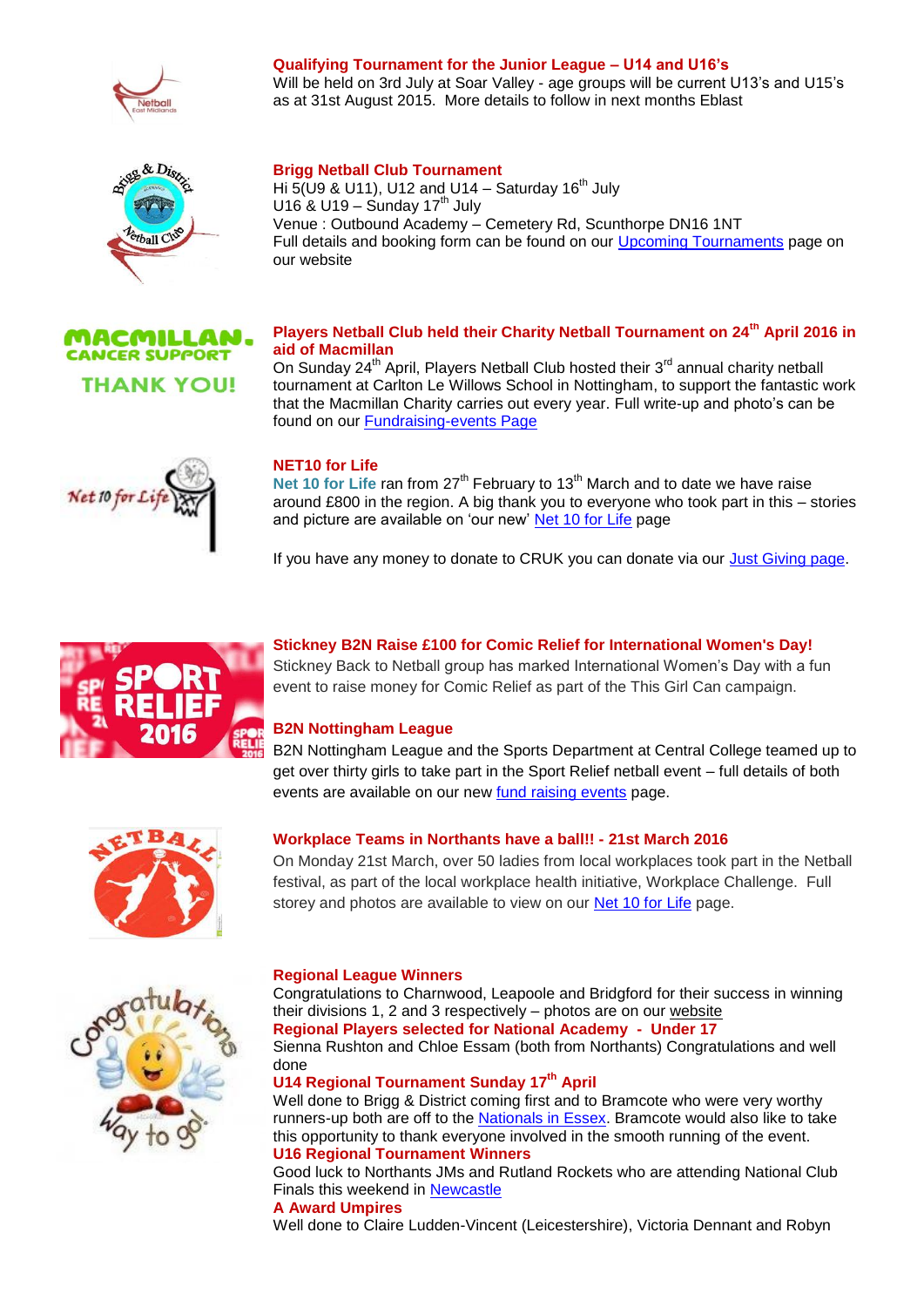Rodgers (Lincolnshire) and Kate Mann (Derbyshire) on passing their A Award **Officiating** 



## **Entry for 2016 Marion Smith Championships now open!**

The Marion Smith Netball Championship for people with a learning disability will this year be played at the Derby Arena in June.

Full details on how to enter can be found on the [England Netball website](http://www.englandnetball.co.uk/news-and-media/latest-news/entry-for-2016-marion-smith-championships-now-open-_id21271153-f867-4afb-b7dd-b1159b5f8bd7)



# **There's no stopping Bramcote School's Year 9 netball team - Best of Broxtowe Borough Awards:**

Bramcote School's Year 9 netball team who are enjoying a reign of sporting success are the latest nominees in the Best of Broxtowe Borough Awards.

Read more [on this story](http://www.nottinghampost.com/Best-Broxtowe-Borough-Awards-s-stopping-Bramcote/story-29033995-detail/story.html#ixzz46AP7IVIl)

# **Loughborough Lightning Coach Workshops**



**The Soft Skills and Strength & Conditioning** Date: Thursday 12th May Time: 6-9pm **Intensity v Learning v Game Awareness Date:** Saturday 21st May, 2016 **Time:** 9am-12pm **The Inner Circle Date:** Saturday 11th June, 2016 **Time:** 9am-12pm

To book your place on a workshop; purchase tickets to matches or just to keep up with all Lightning news, [Loughborough Lightning website](http://loughboroughsport.com/loughborough-lightning/)

For information about financial support from the region please apply through our [website](http://www.eastmidlandsnetball.co.uk/regional-funding.html)



### **NSL Final tickets**

Tickets to the Vitality Netball Superleague final are now on sale and selling fast! The end to the 2016 season will take place on Saturday  $7<sup>th</sup>$  May at the Copper Box Arena in London. Get your tickets now from the [Sky Tickets website](http://tickets.sky.com/Netball/Vitality-Netball-Superleague-Grand-Final)



## **East Midlands Funding**

East Midlands Netball wish to support affiliated members through subsidies and mentoring opportunities to help develop coaches; tutors; umpires; assessors; volunteers and players across the region.

To apply for a grant from the region, [visit our website](http://www.eastmidlandsnetball.co.uk/regional-funding.html) to download an application form. Forms must be sent prior to attendance and can not be paid retrospectively.



### **East Midlands 12-25 Bursary**

A bursary is available to help the development of netball throughout the East Midlands to support and increase opportunities for netballers aged 12-25 within schools, clubs and community settings.

If you have a project which targets this age group and is looking to create a minimum of 15 new netballers, check out the bursary guidelines on [our website](http://www.eastmidlandsnetball.co.uk/funding.html) or get in touch with one of the team.